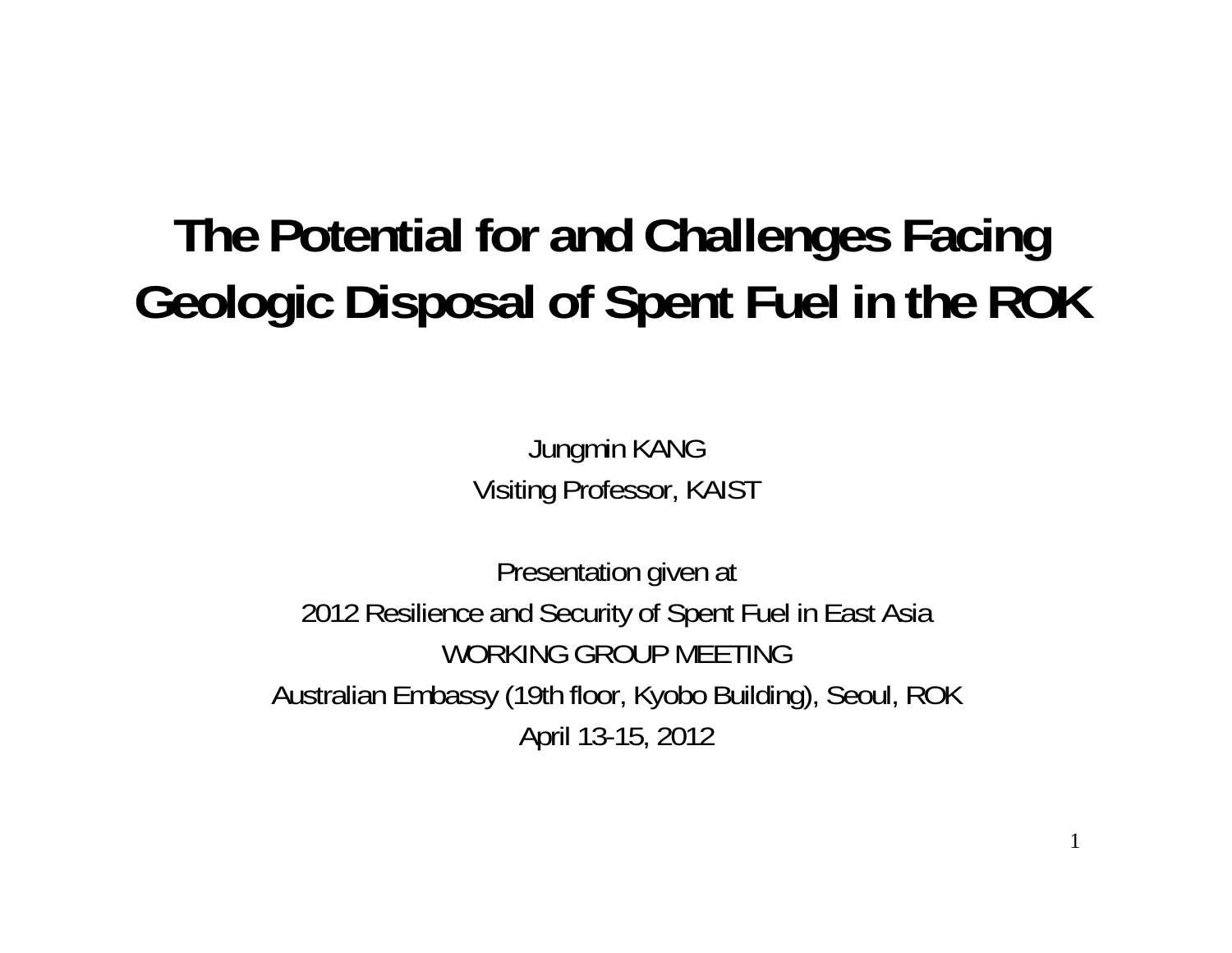# **National Policy on Spent Fuel**

- $\blacksquare$  At its 253rd meeting in 2004, the Atomic Energy Committee (AEC) announced that national policy for spent fuel management would be decided later in consideration of progress of domestic and international technology development, and that spent fuel would be stored at a reactor site by 2016 under KHNP's responsibility.
- $\blacksquare$  Since thee ROK has not decided whether to directly dispose of or recycle spent fuel, currently, it has no national plan on geologic disposal of spent fuel either.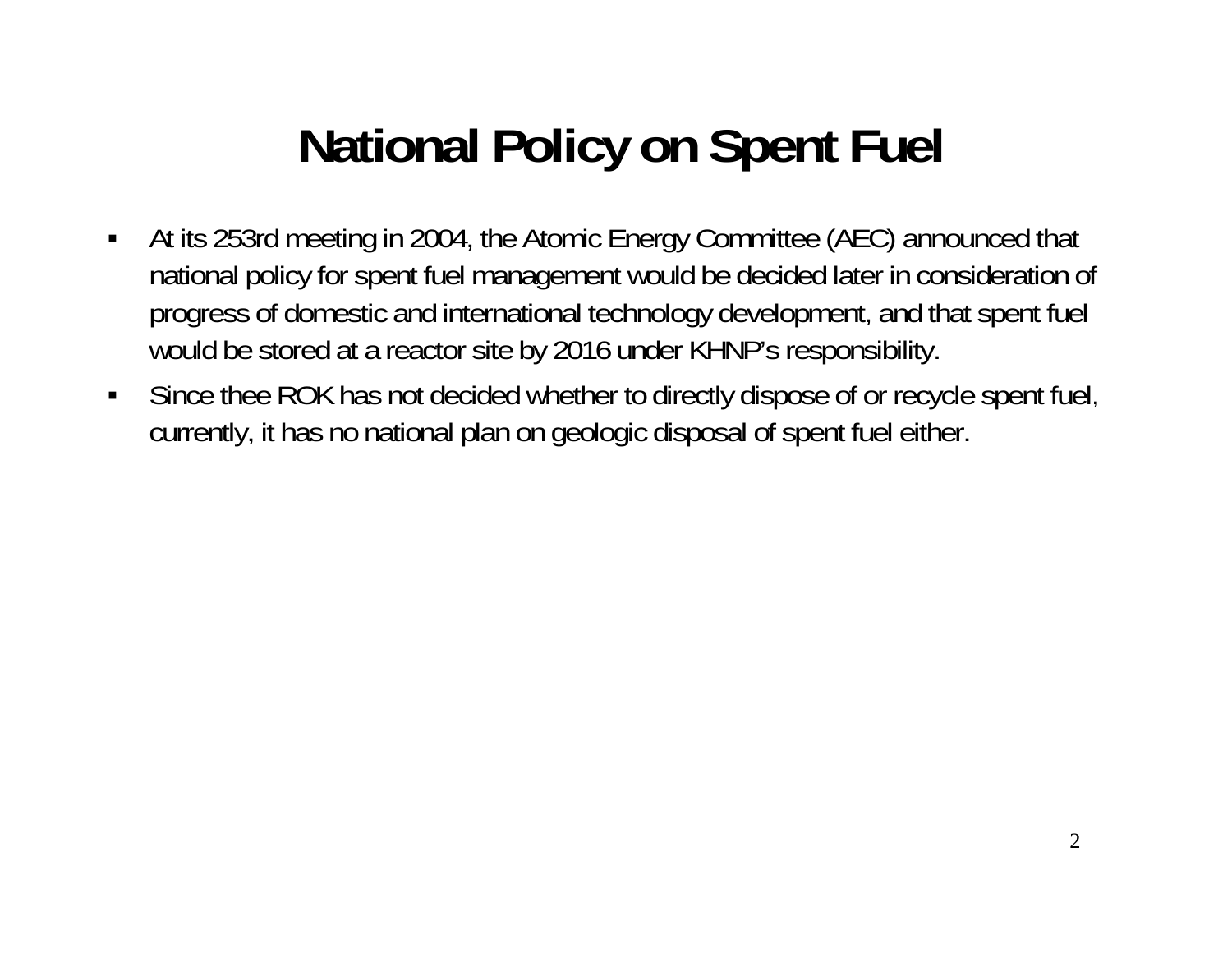- $\blacksquare$ A long-term R&D program for spent fuel disposal was started in 1997.
- $\blacksquare$  The Korean Reference spent fuel deep geological disposal System (KRS-V) for PWR spent fuels and CANDU spent fuel.
	- F Developed at the end of 2006.
	- F The depth of the repository is assumed to be 500 m.
	- F The assumed amount of spent fuel from 24 PWRs and 4 CANDUs are 20,000 tHM and 16,000 tHM, respectively, assuming cooling times of 40 and 30 years for PWR and CANDU spent fuel, respectively.
	- F The dimensions for the PWR and CANDU canisters.
		- The outer diameter of 1.02 m
		- The length of 4.83m
		- The weight of approximately 25 t, including the spent fuel
		- Including 4 assemblies for PWR spent fuel
		- **-** Including 297 bundles for CANDU spent fuel
	- $\blacksquare$  The distance between the parallel tunnels is 40 m, while the distance between two deposition holes for the PWR canisters is 6 m and for the CANDU canisters is 4 m.
	- F Conclusion of a KAERI study: "Though no site for the underground repository has yet been specified in Korea, a generic site with a granitic rock is considered for the reference HLW repository design."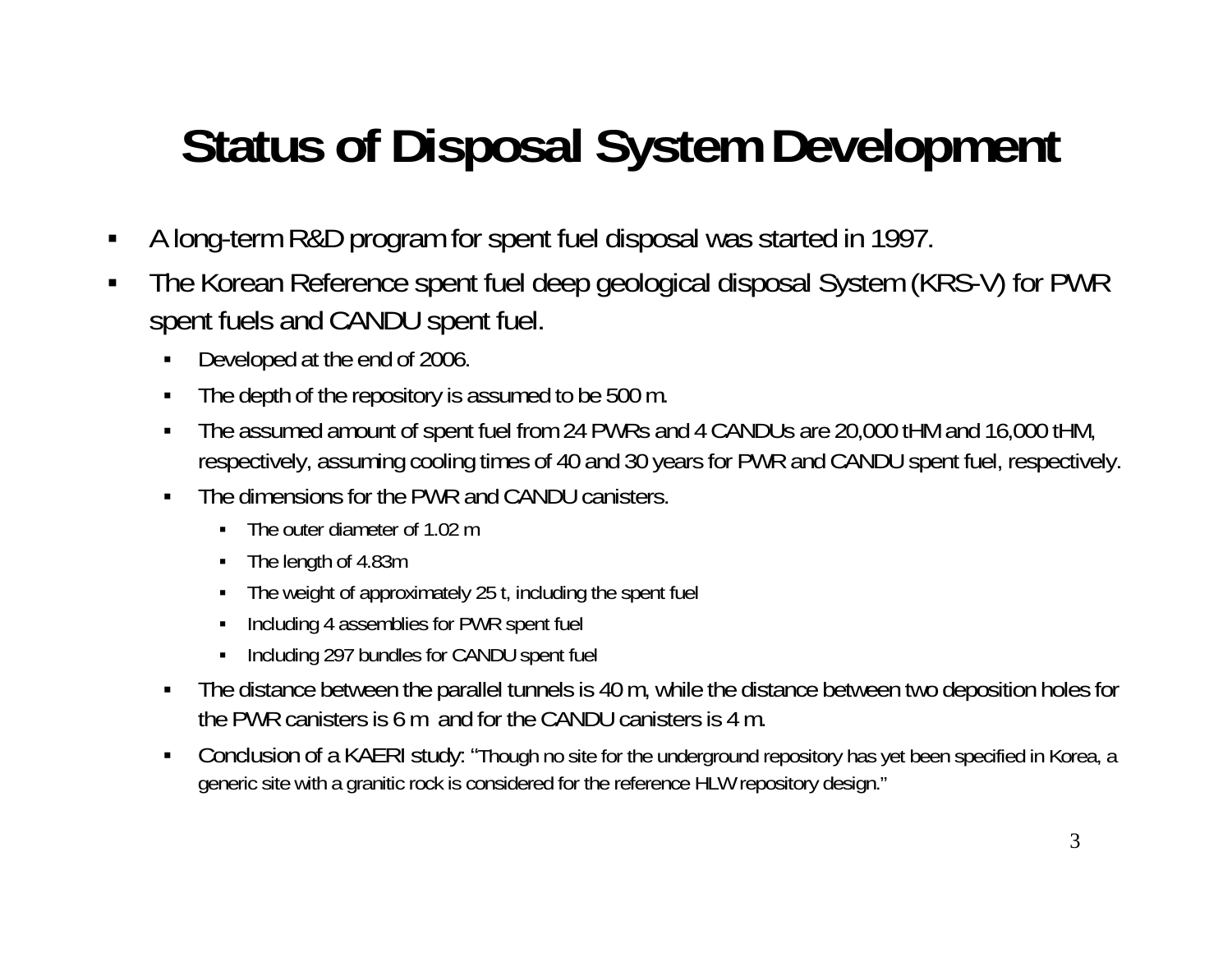

<sup>(</sup>Quoted from a reference)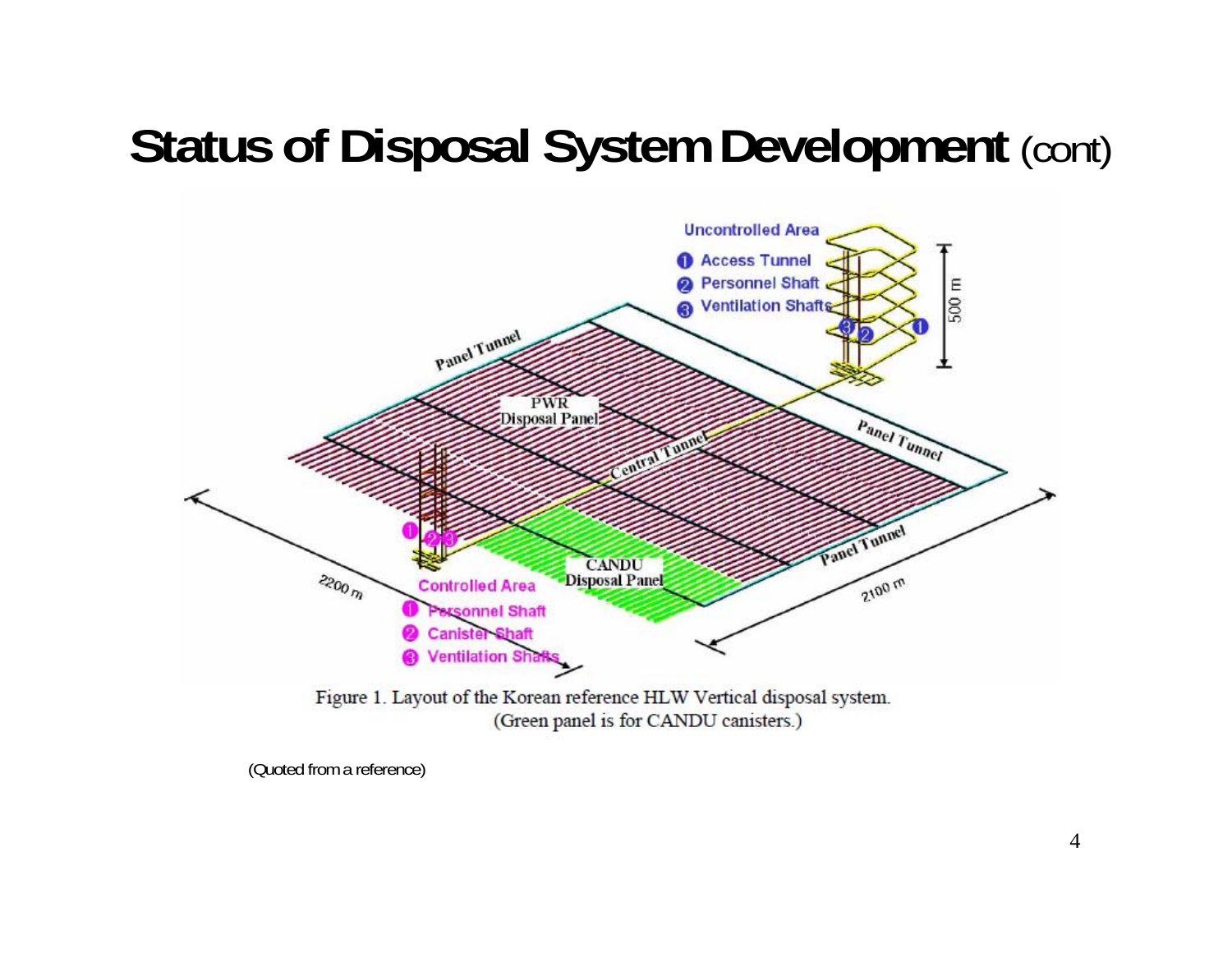

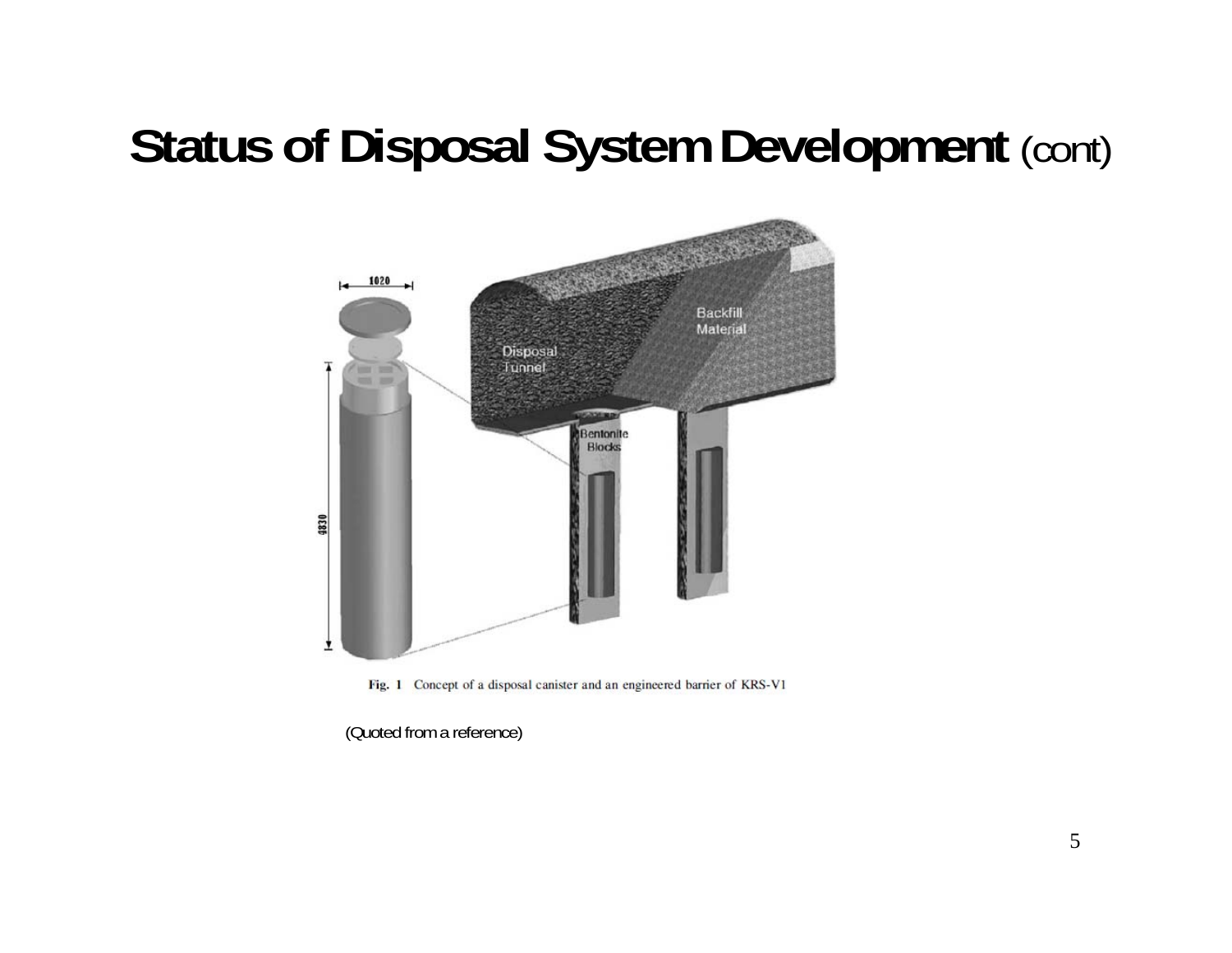- $\blacksquare$  Advanced Korean Reference disposal System (A-KRS)
	- $\blacksquare$ Integrated disposal system to accept various HLW/LLW generated from pyroprocessing;
	- F Pre-conceptual design of A-KRS for 2007-2011.

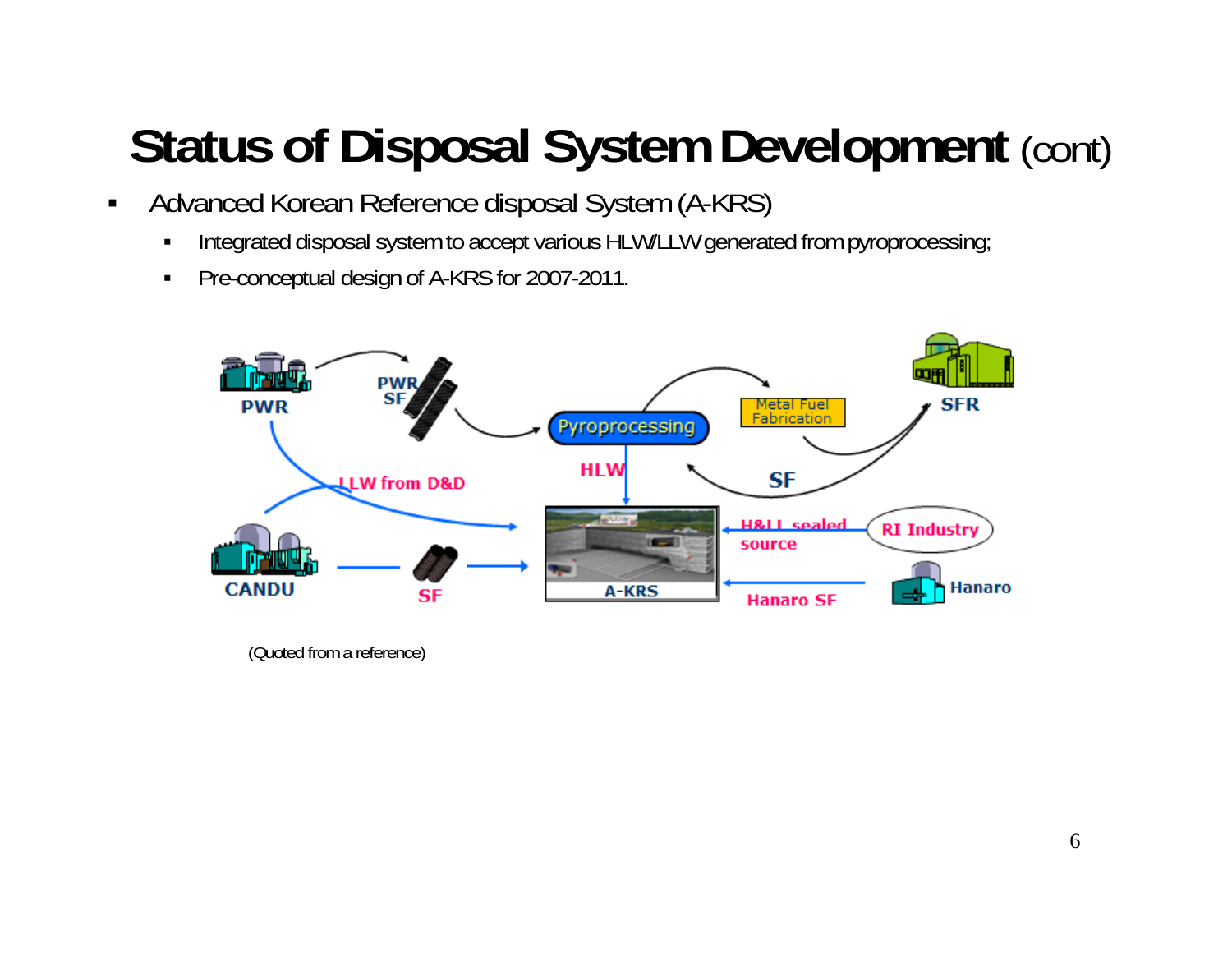

Figure 3. Recycling Scenario for the PWR spent fuels

(Quoted from a reference)

Table 1. Characteristics of the wastes from the pyro-process of PWR spent fuels

|                  | Long-Lived Waste |                |                      | Interim decay Waste                                                      |                                         |
|------------------|------------------|----------------|----------------------|--------------------------------------------------------------------------|-----------------------------------------|
|                  |                  | Ceramic        | Vitrified            | Ceramic                                                                  | Vitrified                               |
|                  | Metal            | <b>LICHKCI</b> | LiCHKCI              | off-gas+LiCl                                                             | LiCI                                    |
| Major nuclide    | NM+U+TRU+RE      | Cate           | Sr+TRU+RE            | Cs                                                                       | Sr.                                     |
| Weight (kg)      | 3.158.53         | 0.65           | 936.21               | 600.94                                                                   | 67.99                                   |
| Volume (L)       | 470.7            | 0.3            | 419.8                | 231.8                                                                    | 30.5                                    |
| Heat (W)         |                  | 0.9            | 4.200                | 12.500<br>(49.3 after 100 yrs) (6.72 after 300 yrs) (4.23 after 300 yrs) | 6.000                                   |
| Container        | 0                | Ø              | 3                    | d)                                                                       | 6                                       |
| Disposal Depth   | 200              | 500            | 500                  | 200                                                                      | 200                                     |
| Disposal Methods | Silo or Tunnel   | With waste     | <b>KRS</b> or Cavern | Tunnel Storage and Tunnel Storage and                                    | then final disposal then final disposal |

→ 10MTHM of oxide fuel with 4.5 wt% U-235, 45,000 MWD/MTU, 5 yrs cooling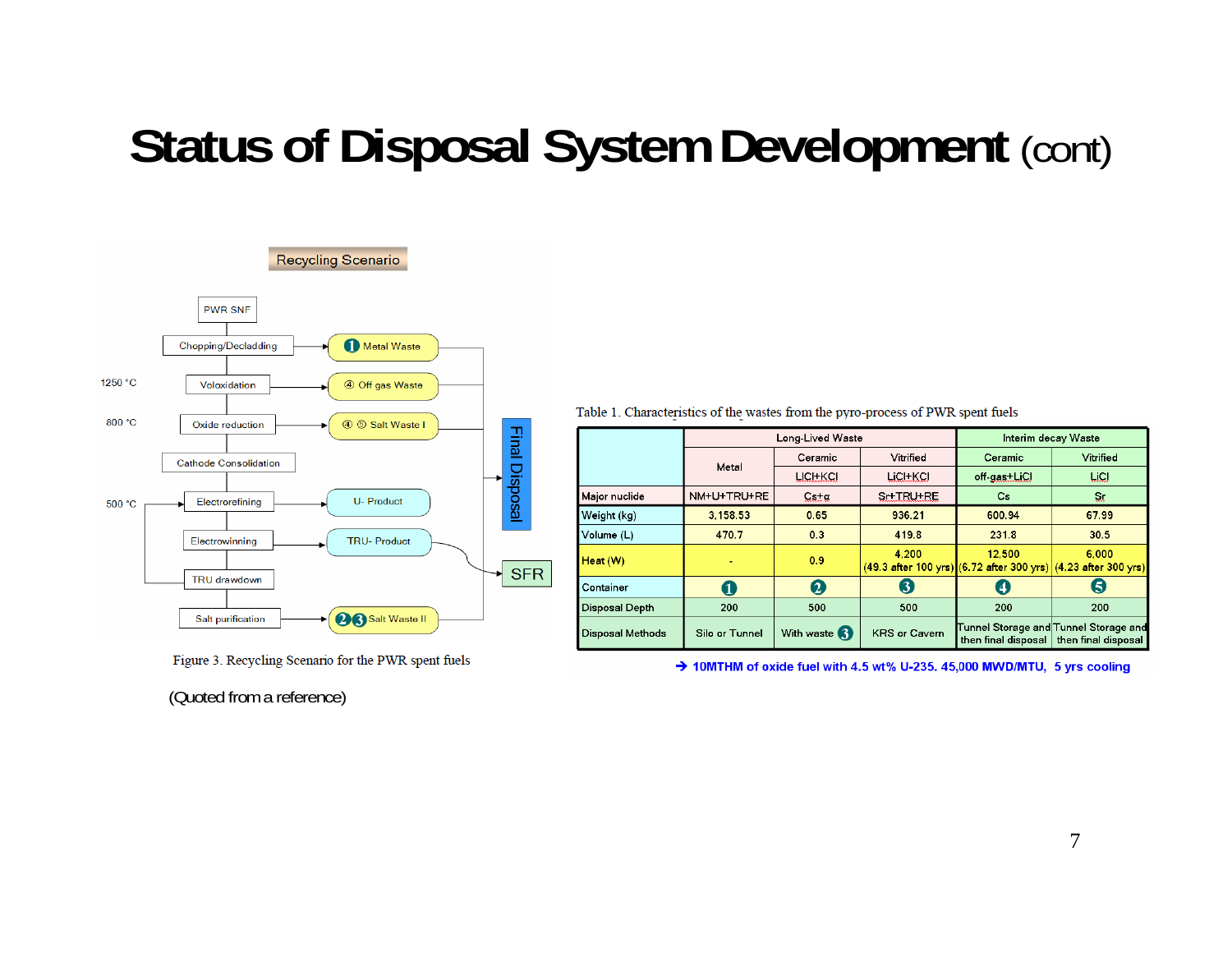$\blacksquare$ Long-term R&D Plan for HLW Disposal

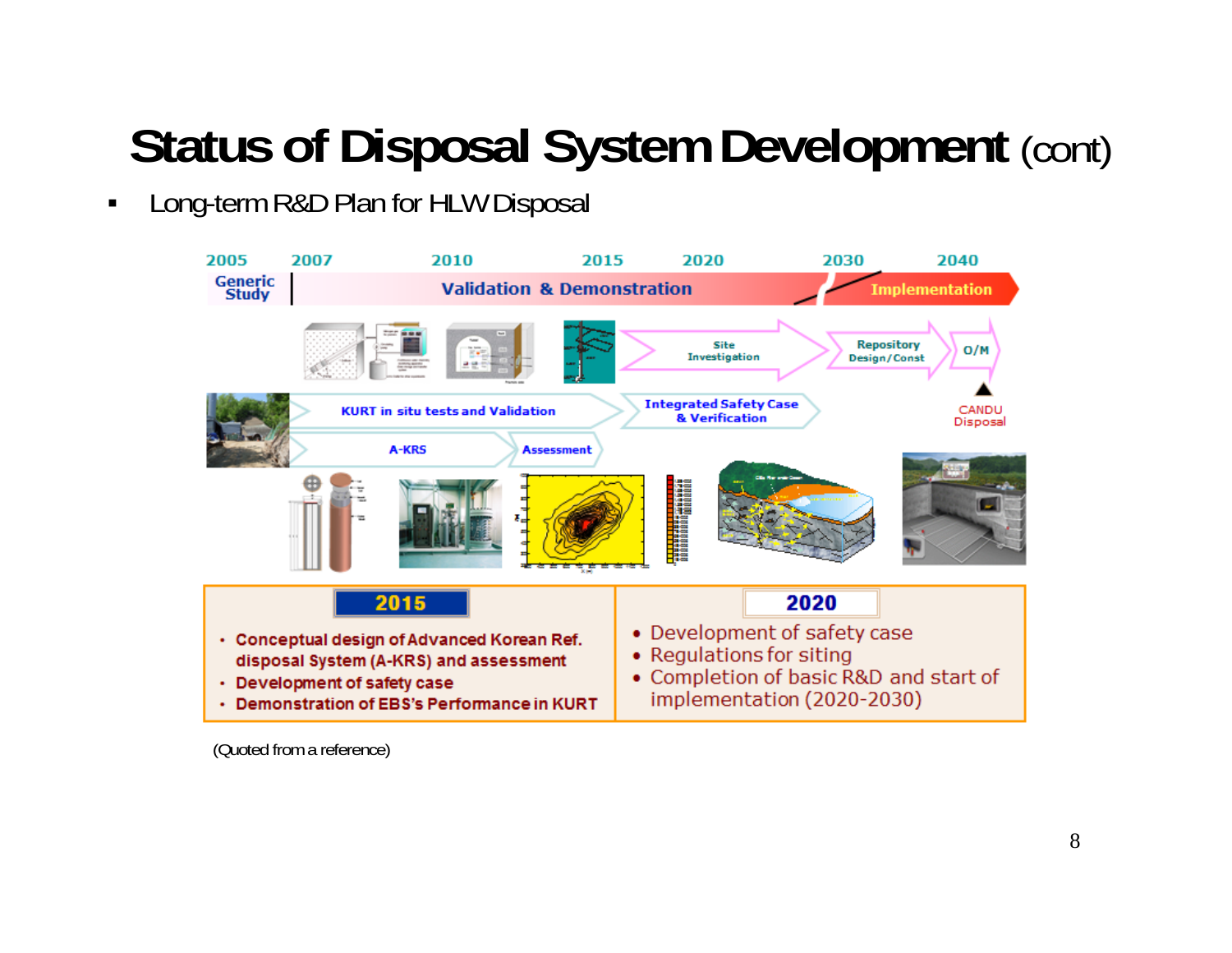- $\blacksquare$  KURT (KAERI Underground Research Tunnel)
	- F Validating the safety and feasibility of the suggested disposal system by various in situ experiments.
	- F Located at KAERI site.



- Access tunnel is 180 m long with -10% slope and crosssection is horseshoe-shaped with 6m x 6m.
- Two research modules (45 m and 30 m) with +2% slope are located at the end of access tunnel.





**Access Tunnel** 

**Research Module**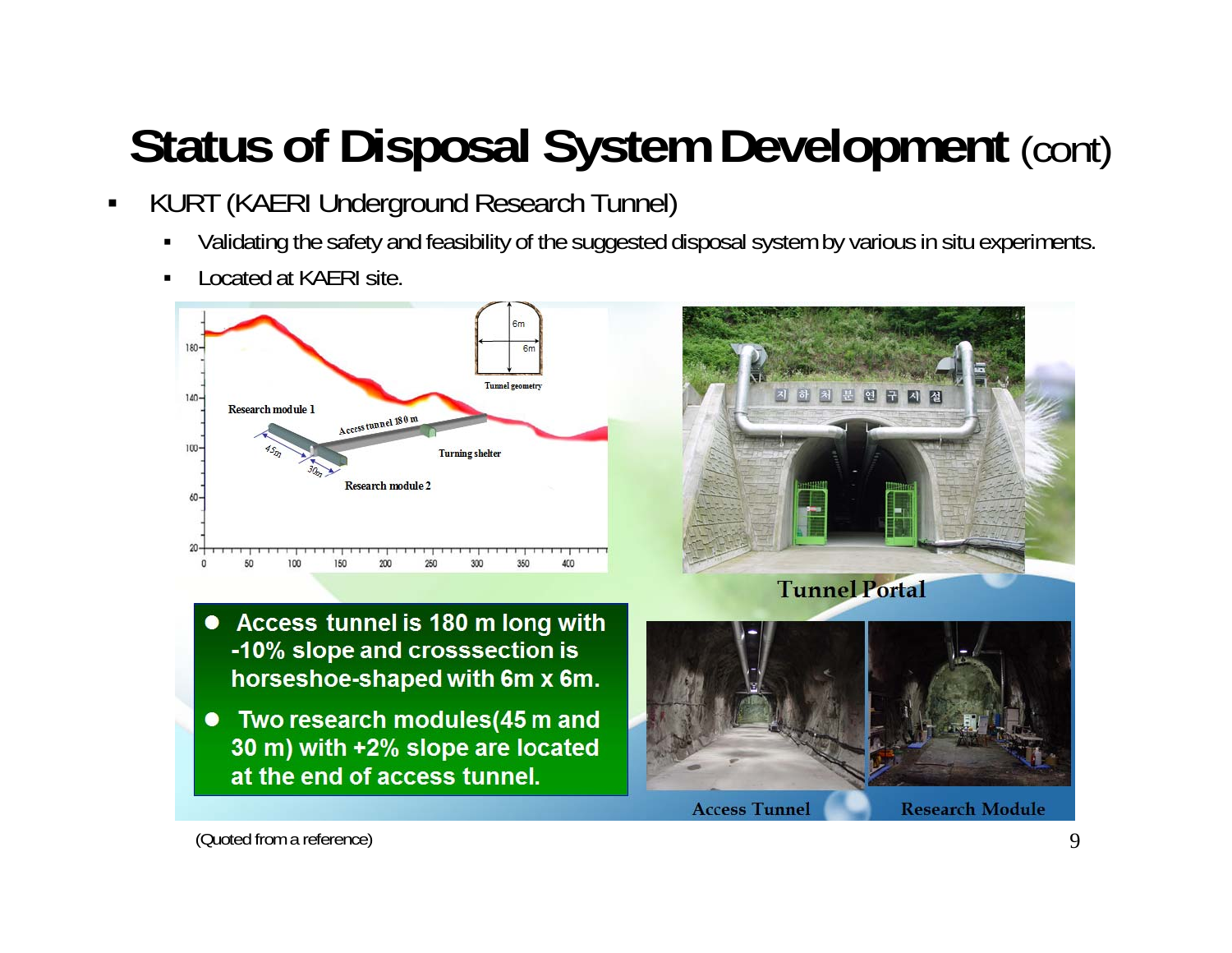## **Suitability of the ROK for DBD**

 $\blacksquare$ Geology of the Korean Peninsula



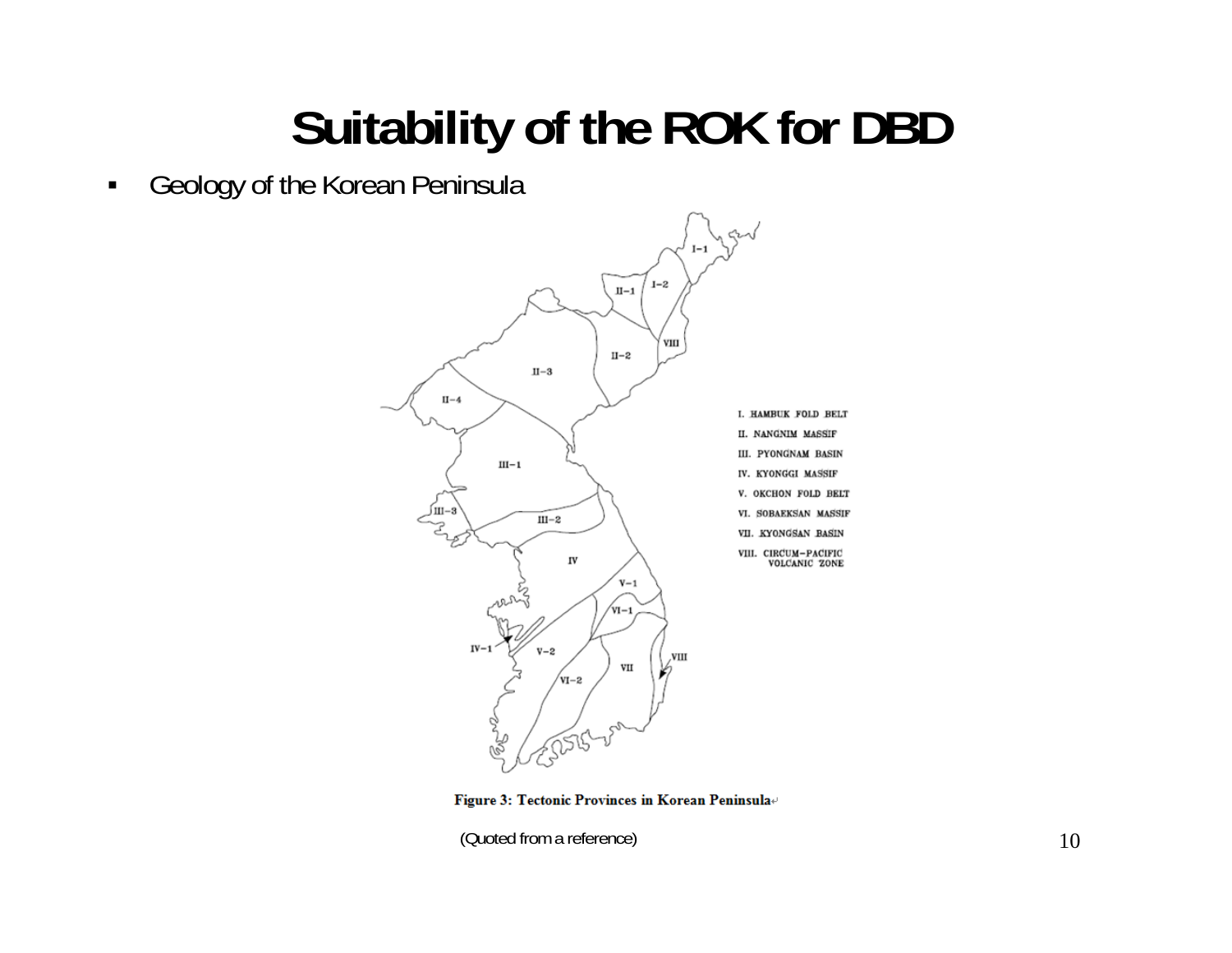## **Suitability of the ROK for DBD (cont)**

 $\blacksquare$ Population density of the ROK



Figure 4: Population Density Map of South Korea in 2005 (Legend: persons per sq. km).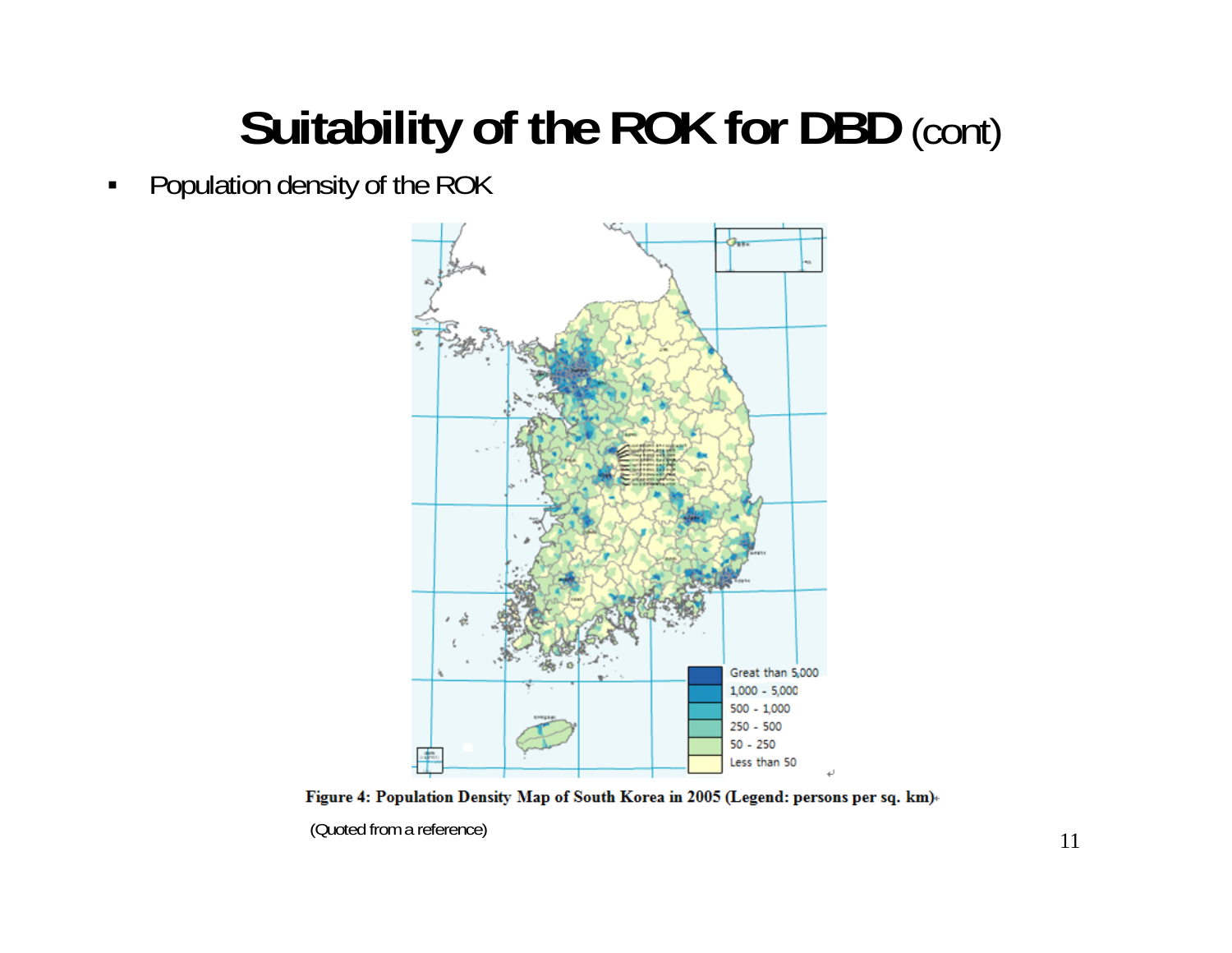#### **Suitability of the ROK for DBD** (cont)

 $\blacksquare$ Regional Fractures in the ROK



Figure 5: Fracture Map Superimposed on Tectonic Provinces in South Korea-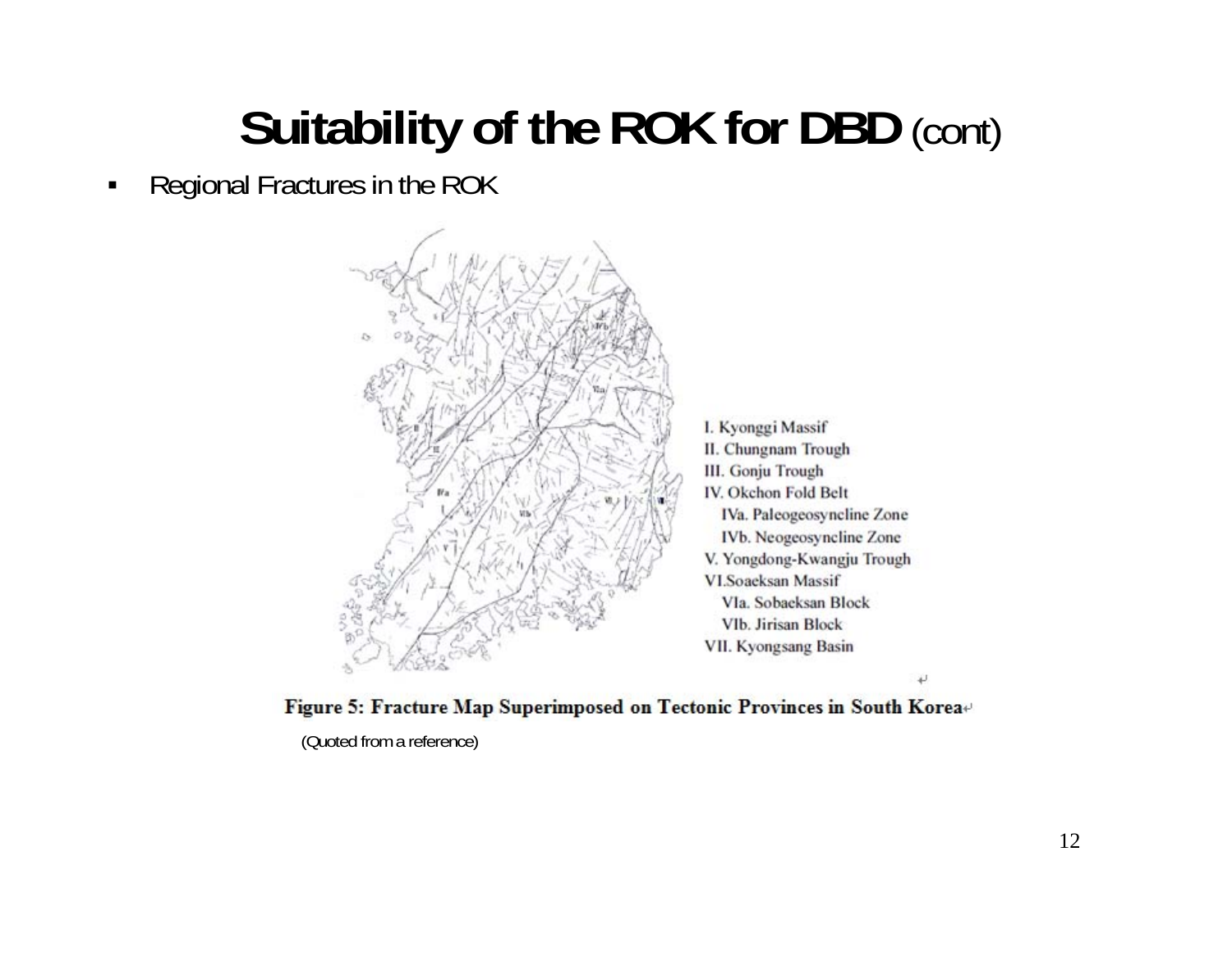#### **Suitability of the ROK for DBD** (cont)

 $\blacksquare$ Seismicity in the Korean Peninsula

| Century   | $4.7-$<br>4.9 | $5 - 5.9$ | $6 - 6.9$ | $\geq$ | Total  |
|-----------|---------------|-----------|-----------|--------|--------|
| $1 - 10$  | 2             | 11        |           | 0      | 14     |
| $11 - 14$ | ı             | 13        | 2         | 0      | 16     |
| 15        | 11            | 13        | 4         | 0      | 28     |
| 16        | 10            | 30        | 5         | 0      | 45     |
| 17        | 0             | 14        | 5         | 1      | 20     |
| 18        | 5             | 8         | 0         | 0      | 13     |
| 19        | 0             | 0         | 0         | ı      |        |
| 20        | 8             | 15(1)     | 1(2)      | (2)    | 24(5)  |
| Total     | 37            | 104(1)    | 18(2)     | 2(2)   | 161(5) |

Table 4: Statistics of Magnitude >4.75 Historical Earthquakes on the Korean Peninsula+



Figure 6: Epicentral Distribution of Historical Earthquakes in the Korean Peninsulae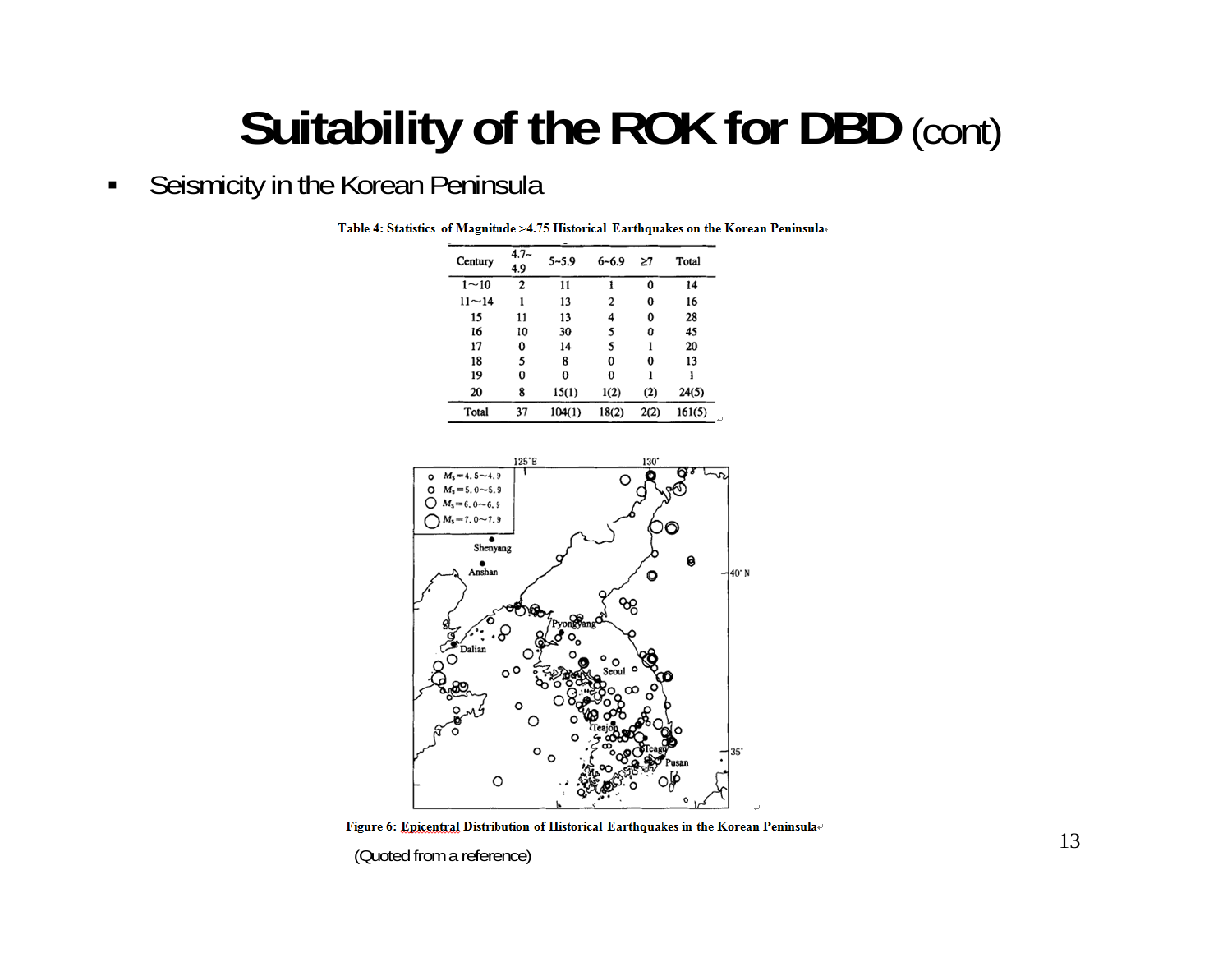# **Political and Legal Issues**

- $\blacksquare$  Whether or not local communities in the ROK would oppose to site for deep borehole disposal of spent fuel/HLW remains to be seen.
- $\blacksquare$  There are no current legal issues that might affect the practicality of borehole disposal of spent fuel in the ROK, since the current Atomic Energy Act does not includes any articles relevant to spent fuel disposal.